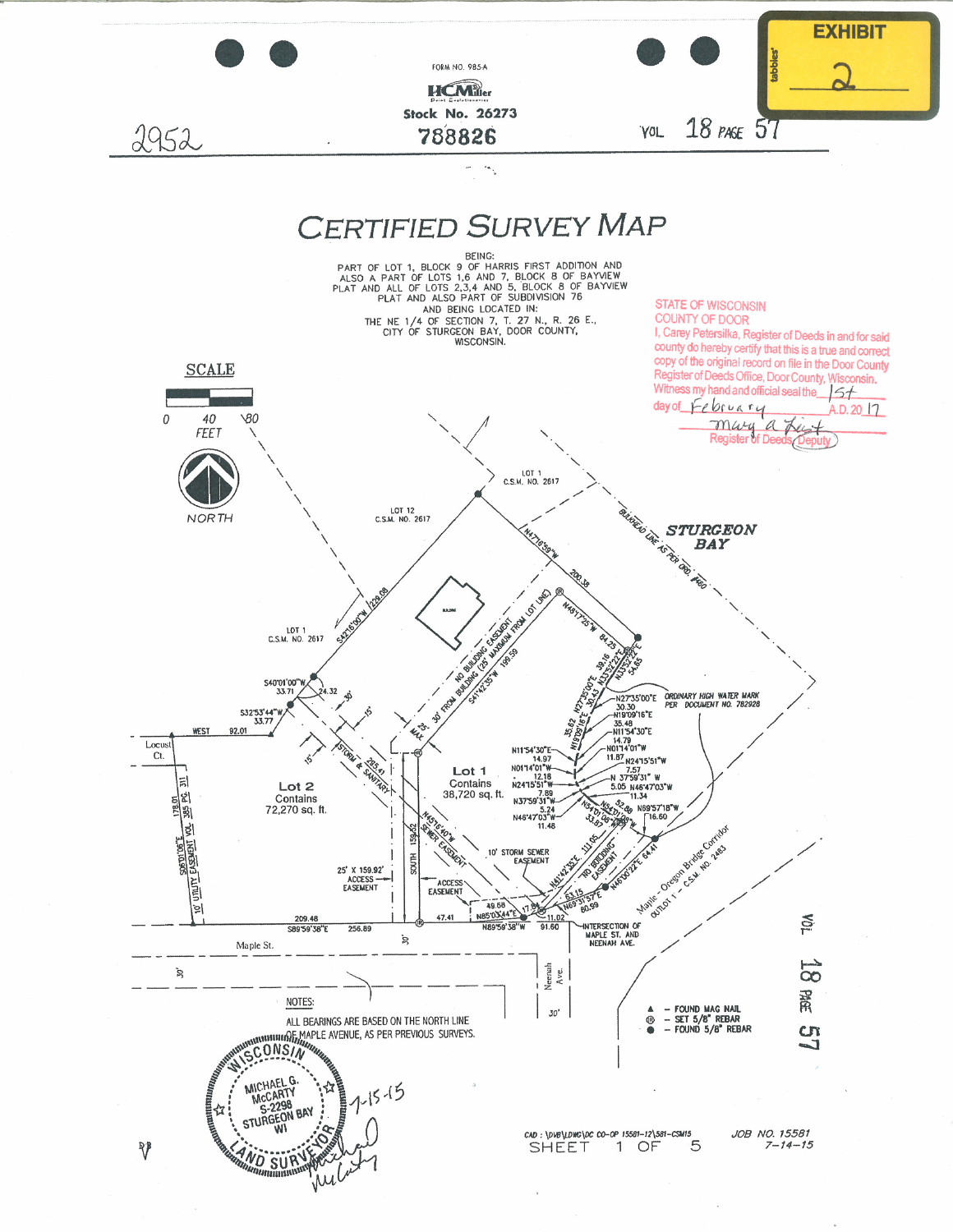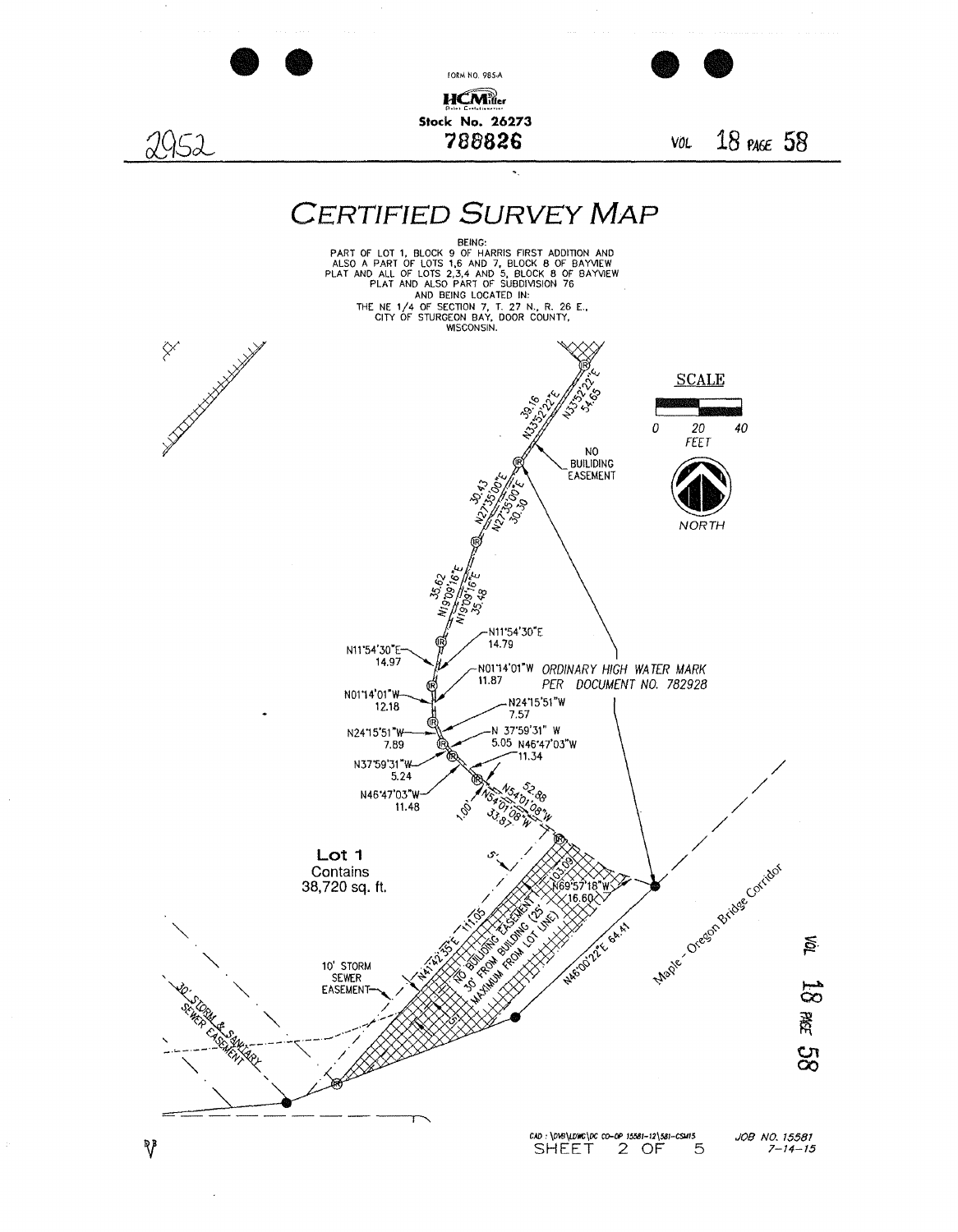

 $\sqrt[p]{ }$ 

JOB NO. 15581<br>7-14-15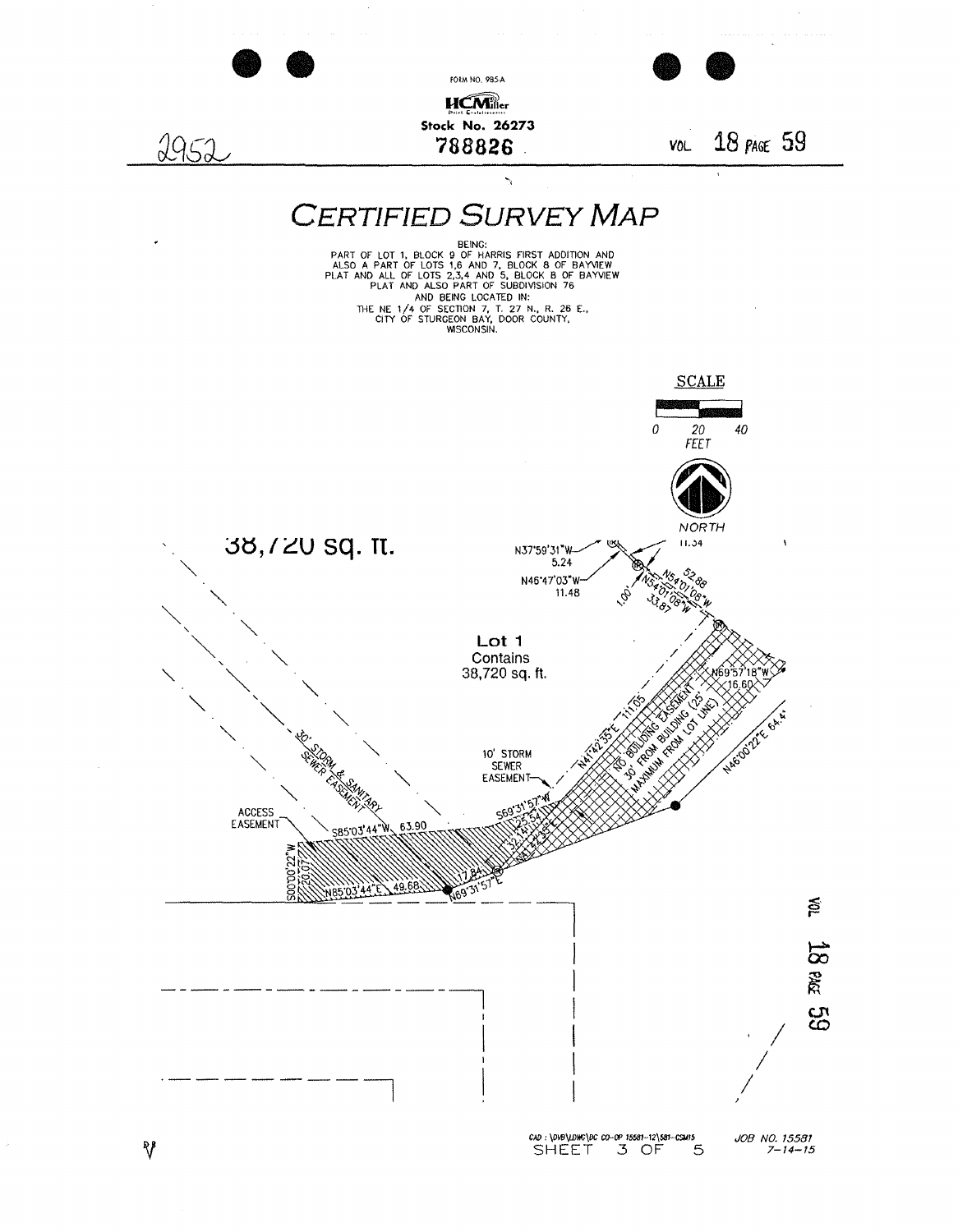





**788826** *VOL* 18 *PA6t* **60** 

## **CERTIFIED SURVEY MAP**

 $\ddot{\phantom{a}}$ 

BEING:

PART OF LOT 1, BLOCK 9 OF HARRIS FIRST ADDITION AND<br>ALSO A PART OF LOTS 1,6 AND 7, BLOCK 8 OF BAYVIEW<br>PLAT AND ALL OF LOTS 2,3,4 AND 5, BLOCK 8 OF BAYVIEW<br>PLAT AND ALSO PART OF SUBDIVISION 76 AND BEING LOCATED IN: THE NE 1/4 OF SECTION 7, T. 27 N., R. 26 E., CITY OF STURGEON BAY. DOOR COUNTY, WISCONSIN.

SURVEYOR'S CERTIFICATE:

I, Michael G. McCarty, Registered Land Surveyor for Baudhuin Incorporated, do hereby certify that we have surveyed the following described parcel:

Being a part of Lot 1 , Block 9 of Harris First Addition and also a part of Lots 1, 6 and 7, Block 8 of Bay View Plat and all of Lots 2, 3, 4 and 5, Block 8 of Bayview Plat and also part of Subdivision 76, all in the NE 1/4 of Section 7, T. 27 N., R. 26 E., City of Sturgeon Bay, Door County, Wisconsin, bounded and described as follows:

Commencing at the intersection point of the east line of Neenah Avenue and the north line of Maple Street, thence N. 89°59'38" W., 91.60 feet along the north line of Maple Street to the point of beginning of lands to be described; thence N85°03'44"E  $-49.68$  feet; thence N69°31'57"E  $-80.99$  feet; thence N46°00'22"E  $-64.41$  feet to the approximate ordinary high water mark; thence along said ordinary high water mark as follows: N69°57'18"W -- 16.60 feet; thence N54°01'08"W -- 52.88 feet; thence N46°47'03"W  $-$  11.34 feet; thence N37°59'31"W  $-$  5.05 feet; thence N24°15'51 "W -- 7.57 feet; thence N01 °14'01 "W -- 11.87 feet; thence N11 °54'30"E -- 14.79 feet; thence N19°09'16"E -- 35.48; thence N27°35'00"E -- 30.30 feet; thence leaving said ordinary high water mark N33°52'22"E -- 54.65 feet; thence N47°16'59"W --200.38 feet; thence S42°16'00"W --229.08 feet; thence S40°01'00"W --33.71 feet; thence S32°53'44"W --33.77 feet; thence West, 92.01 feet; thence S06°01'06"E -- 178.01 feet to the north line of Maple Street; thence S89°59'38"E -- 256.89 feet along said north line to the point of beginning.

Said parcel contains 110,990 square feet

Also, I have fully complied with the requirements of chapter 236.34 of the Wisconsin Statutes. I further certify that the attached map is a true representation of said property and correctly shows the exterior boundaries and correct measurements thereof.

Dated:  $7 - 15 - 15$ 

**William** ONS Michael G. McCarty MICHAEL G. MCCARTY  $S-2298$ STURGEON BAY SUP

≋ 粥 සූ

CAD : \DV8\LDWG\DC CO-OP 15581-12\581-CSM15<br>SHEET 4 OF 5 SHEET 4 OF